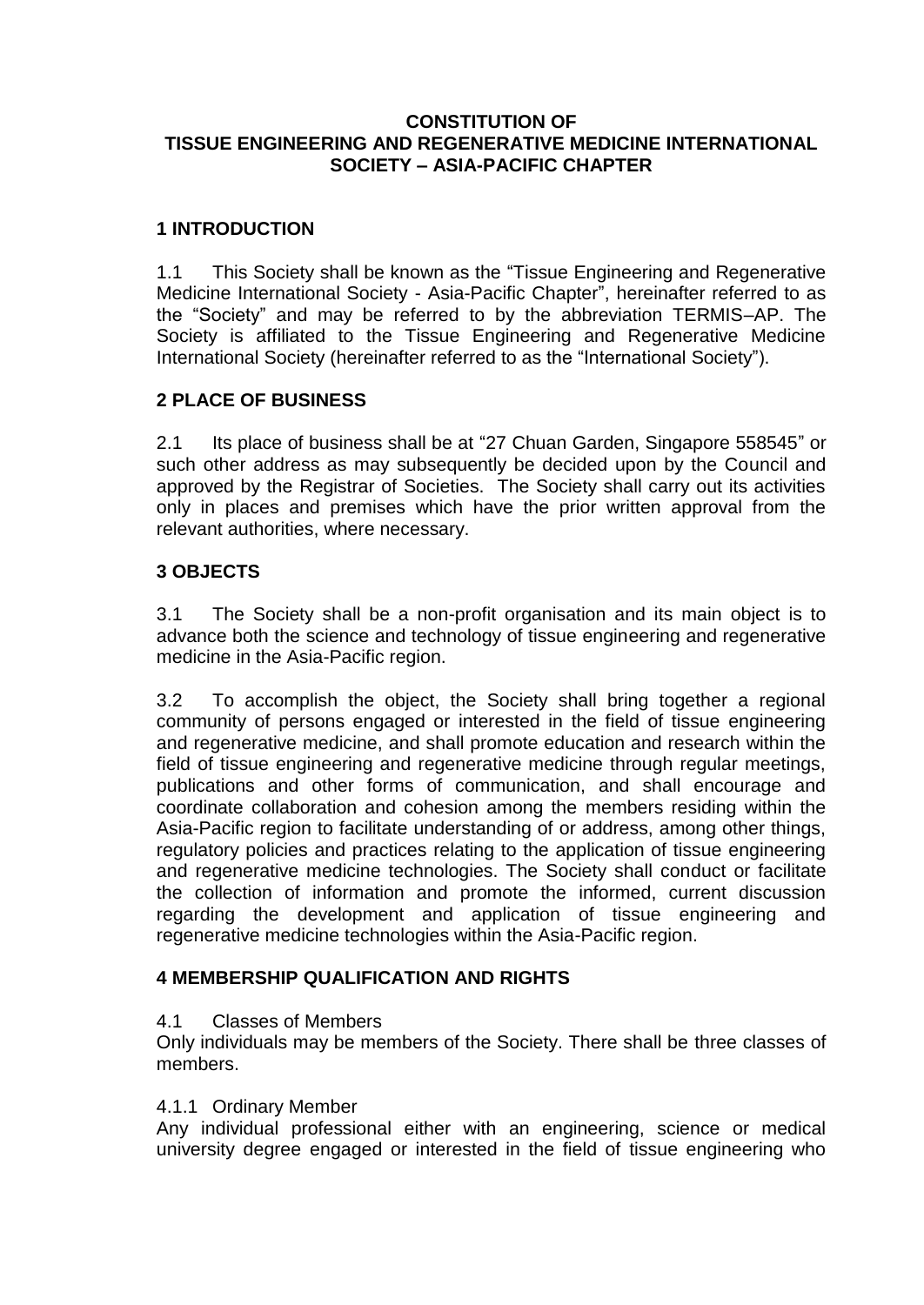does not qualify as a Student Member. Ordinary Members will pay regular membership fees and have the right to vote and to hold office.

### 4.1.2 Student Member

Any individual who is engaged as a full-time graduate or undergraduate student in a university or college program and is actively involved in research in the field of tissue engineering. This class of members will pay a lower membership fee and do not have the right to vote. Additionally, postdoctoral fellows may also be qualified for paying the reduced membership fee which will be a little higher than the student membership fee.

#### 4.1.3 Honorary Member

This class of membership is accorded to the distinguished members of the TERMIS-AP. Generally, members who are over 65 years old and have made significant contributions to TERMIS-AP can be nominated. A process will be in place for the Council to select and approve the nomination. This class of members will not have to pay membership fee and do not have the right to vote.

#### 4.2 Rights of Members

Ordinary Members of the Society who are above 21 years of age shall have the right to participate in the Society's meetings, stand for election, receive publications and other membership benefits as determined by the Council, and to vote for candidates for leadership of the Society. A copy of the Constitution shall be furnished to every approved member.

#### 4.3 Removal of Members

Where, after due enquiry by the Council, a member is found by the Council to be guilty of any felonious or criminal act, or disgraceful conduct in any professional respect or otherwise unbecoming of a member of the Society, the Council may resolve to reprimand in such manner as the Council sees fit, including, suspending or expelling the offending member from the Society. Any member suspended or expelled by resolution as aforesaid shall thereby forfeit all his rights and privileges as a member of the Society. An aggrieved member may appeal within a month from the date of his expulsion, to the General Meeting of members, whose decision shall be final.

### **5 APPLICATION FOR MEMBERSHIP**

#### 5.1 Admission to Membership

Admission as a Member of the Society within one of the classes of membership specified in Article 4.1 shall be granted to any individual provided such individual:

- (i) supports the purposes of the Society;
- (ii) has a primary residence in the Asia-Pacific region; and
- (iii) meets the obligations provided in Article 5.2.

#### 5.2 Registration

Every individual seeking admission as a Member of the Society shall complete an application form approved by the Council which shall require the individual to at least provide his/her current mailing address, e-mail address and organizational affiliation or employment. It shall be the continuing obligation of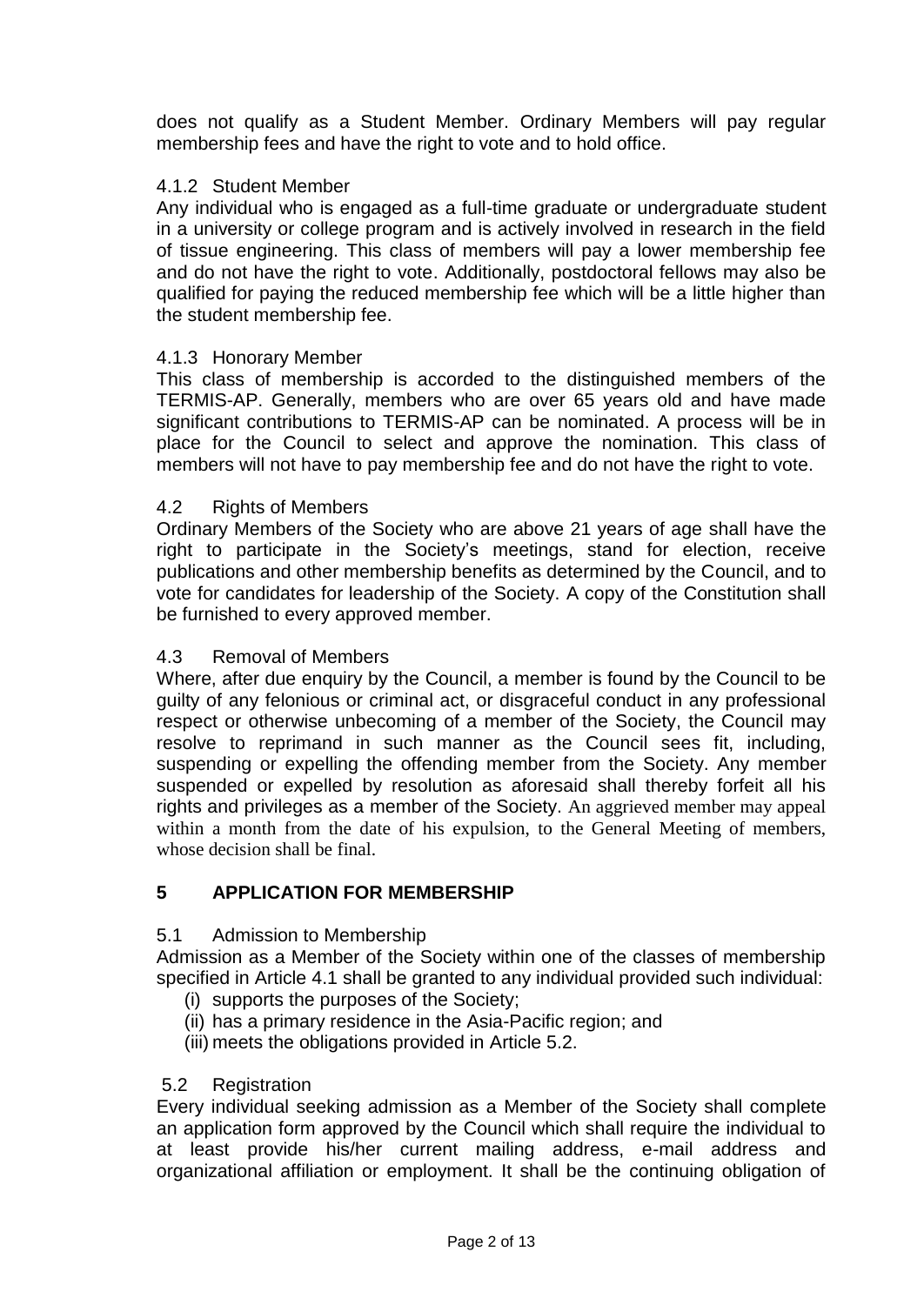each Member to keep the Society advised of any change to any of this information. Such personally identifiable information shall be maintained by the Society exclusively for the purpose of enabling efficient dissemination of information to the Members by the Society.

# **6 REGISTRATIONS AND PAYMENT OF DUES**

6.1 The dues for membership in the Society shall be established by the Council.

6.2 Dues shall be payable annually in advance at the start of the fiscal year and may be invoiced or collected through registration fees paid to attend an annual meeting of the International Society or the Society. The fiscal year of the Society begins on 1<sup>st</sup> August and ends on 31<sup>st</sup> July. Those who have not paid their dues by July 31 shall be notified that they are in arrears and that their names will be dropped from the membership rolls within thirty (30) days. Members shall be reinstated upon payment of dues. All Members who have paid their annual dues in full are eligible to vote in any election or on any matter that may come before the Members at any meeting of the Society.

# **7 SUPREME AUTHORITY AND GENERAL MEETINGS**

7.1 The supreme authority of the Society is vested in a General Meeting of the Members.

7.2 Annual General Meeting.

7.2.1 An Annual General Meeting shall be held within 3 months from the close of the financial year. Notice of the time and place of the Annual General Meeting shall be given to all Members not less than sixty (60) days prior to such meeting.

7.2.2 The following points will be considered at the Annual General Meeting: (a) The previous financial year's account and annual report of the Council; (b) Where applicable, the election results of office-bearers and Honorary Auditors for the following term.

### 7.3 Extraordinary General Meeting

7.3.1 An Extraordinary General Meeting may be called by the President on the request in writing of not less than 25% of the total voting membership or thirty (30) voting members, whichever is the lesser, and may be called at anytime by order of the Council. The notice in writing shall be given to the Secretary setting forth the business that is to be transacted. The Extraordinary General Meeting shall be convened within sixty (60) days from receiving this request to convene the Extraordinary General Meeting.

7.3.2 If the Council does not within sixty (60) days after the date of the receipt of the written request proceed to convene an Extraordinary General Meeting, the members who requested for the Extraordinary General Meeting shall convene the Extraordinary General Meeting by giving fifteen (15) days' notice to voting members setting forth the business to be transacted and simultaneously posting the agenda on the Society's notice board or website.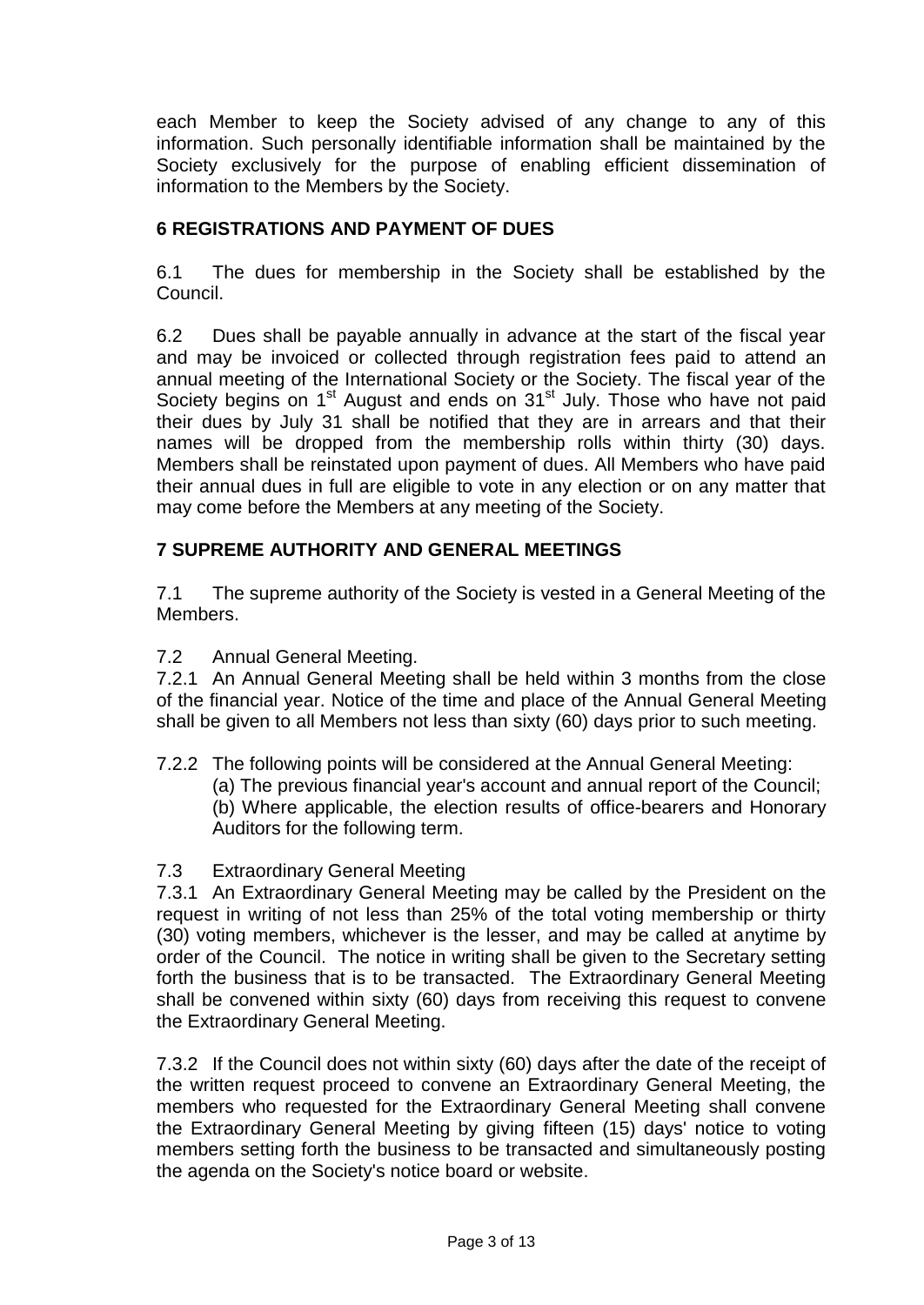7.4 Any member who wishes to place an item on the agenda of a General Meeting may do so provided he gives notice to the Secretary one (1) week before the meeting is due to be held.

### 7.5 Voting

Those Members present and entitled to vote at any meeting of the Society for which notice has been given shall constitute a quorum. At all meetings of the Members, all decisions shall be determined by a majority of the Members present in person. Voting by proxy shall not be allowed at all General Meetings.

7.6 In the event of there being no quorum at the commencement of a General Meeting, the meeting shall be adjourned for half an hour and should the number then present be insufficient to form a quorum, those present shall be considered a quorum, but they shall have no power to amend any part of the existing Constitution.

# **8 COUNCIL**

8.1 The administration of the Society shall be entrusted to a Council consisting of the following to be elected at 3-yearly Annual General Meeting. Names for the Council members shall be proposed and seconded at the Annual General Meeting and election will follow on a simple majority vote of the members.

### 8.2 Composition

The Council shall consist of not less than seven (7) and not more than nineteen (19) Members, including the President, President-Elect, Immediate Past President, Secretary, Treasurer, Member-at-Large, and up to to 13 Ordinary Council Members. Council members shall serve for a period of three (3) years. A Council member may be elected to serve a second consecutive term. All officebearers, except the Treasurer may be re-elected to the same or related post for a consecutive term of office. The President-Elect shall automatically succeed to the Office of President upon the conclusion of the President's term of office.

#### 8.3 Duties

The Council shall be responsible for the management of the affairs and business of the Society and may adopt such rules and regulations as they pertain to the conduct of its meetings, election of Council members and the management of the Society as it deems proper, provided such rules and regulations are not inconsistent with the laws of the place of incorporation of the Society. The Council shall not represent the International Society on any issue, activity, matter, or otherwise, without the express permission of the International Society.

#### 8.4 Meetings

Any or all of the Council members may participate in a meeting by means of conference telephone or by any means of electronic communication by which all persons participating in the meeting are able to communicate contemporaneously with one another, and such participation shall constitute presence in person at the meeting. Regular meetings of the Council shall be held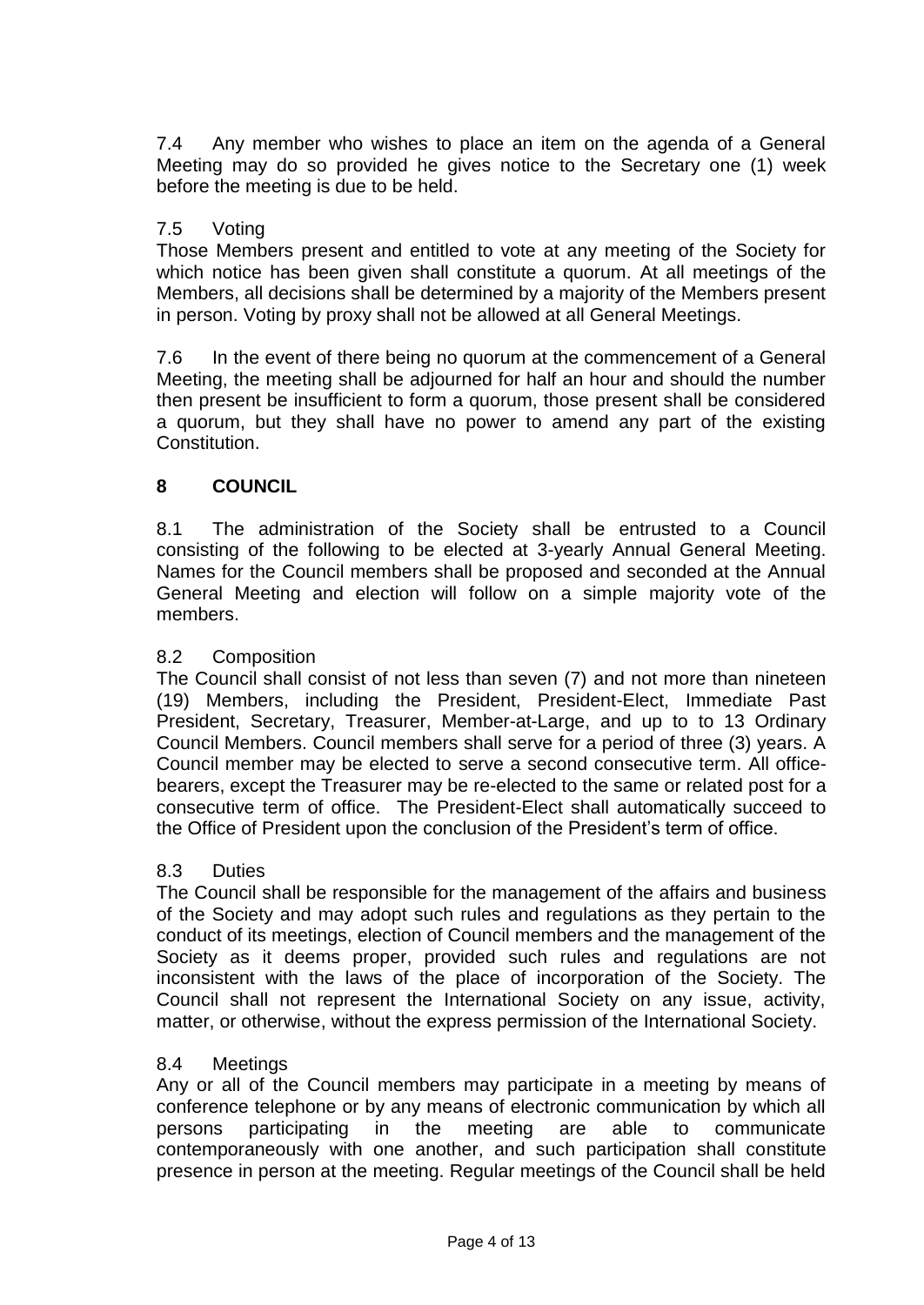not less than semi-annually, with one meeting to take place at the time of the annual meeting of the Members of the Society and one or more meetings at such other times and places as the Council may determine. Special meetings of the Council may be called by the President at any time, or by the President or the Secretary upon the written request of a majority of the Council members.

### 8.5 Notice of Council Meetings

Notice of the place and time of each Council meeting shall be served on each Council Member, by electronic mail or by oral, telegraphic or other written notice, duly served on or sent or mailed to him or her at least five (5) days before the date of the meeting, unless the prior receipt of such notice is waived. Attendance of a Council Member at a meeting of the Council shall constitute a waiver of notice of such meeting except where the Council member attends a meeting for the express purpose of objecting to the transaction of any business because the meeting is not lawfully called or convened.

### 8.6 Quorum

At any meeting of the Council, two-thirds (2/3) of the Council members shall be present to constitute a quorum for its proceedings to be considered valid.

#### 8.7 Voting

At all meetings of the Council, each member of Council shall have one vote, and all decisions shall be determined by a majority of the participating Council members voting. If there is a tie, then the Presiding Chair will have the casting or deciding vote.

#### 8.8 Vacancies

If a Council member shall resign or be removed from that position, the Council may co-opt a successor to serve for the balance of the unexpired term. Any changes in the Committee shall be notified to the Registrar of Societies within two (2) weeks of the change.

#### 8.9 Removal from Council

Where, after due enquiry by and only upon the request of a Council member, a Council member is found by the Council to be guilty of any felonious or criminal act, or disgraceful conduct in any professional respect or otherwise unbecoming of a member of Council, the Council may resolve to reprimand in such manner as the Council sees fit, including suspending or expelling the offending Council member from that position and recommending to the International Society to expel such person from the International Society. It is imperative for the elected Council members to participate in scheduled Council meetings. Notification of Council meetings, as indicated in Article 8.4, must be provided five (5) days before the date of the scheduled Council meeting. If a Council member is unable to participate in the Council meeting, either in person or by teleconference, it is recommended that the individual notifies the President in a timely manner of his/her absence and identifies a representative to participate in the Council meeting on his/her behalf. Generally, Council retains the right to remove a Council member after three successive non-attendances.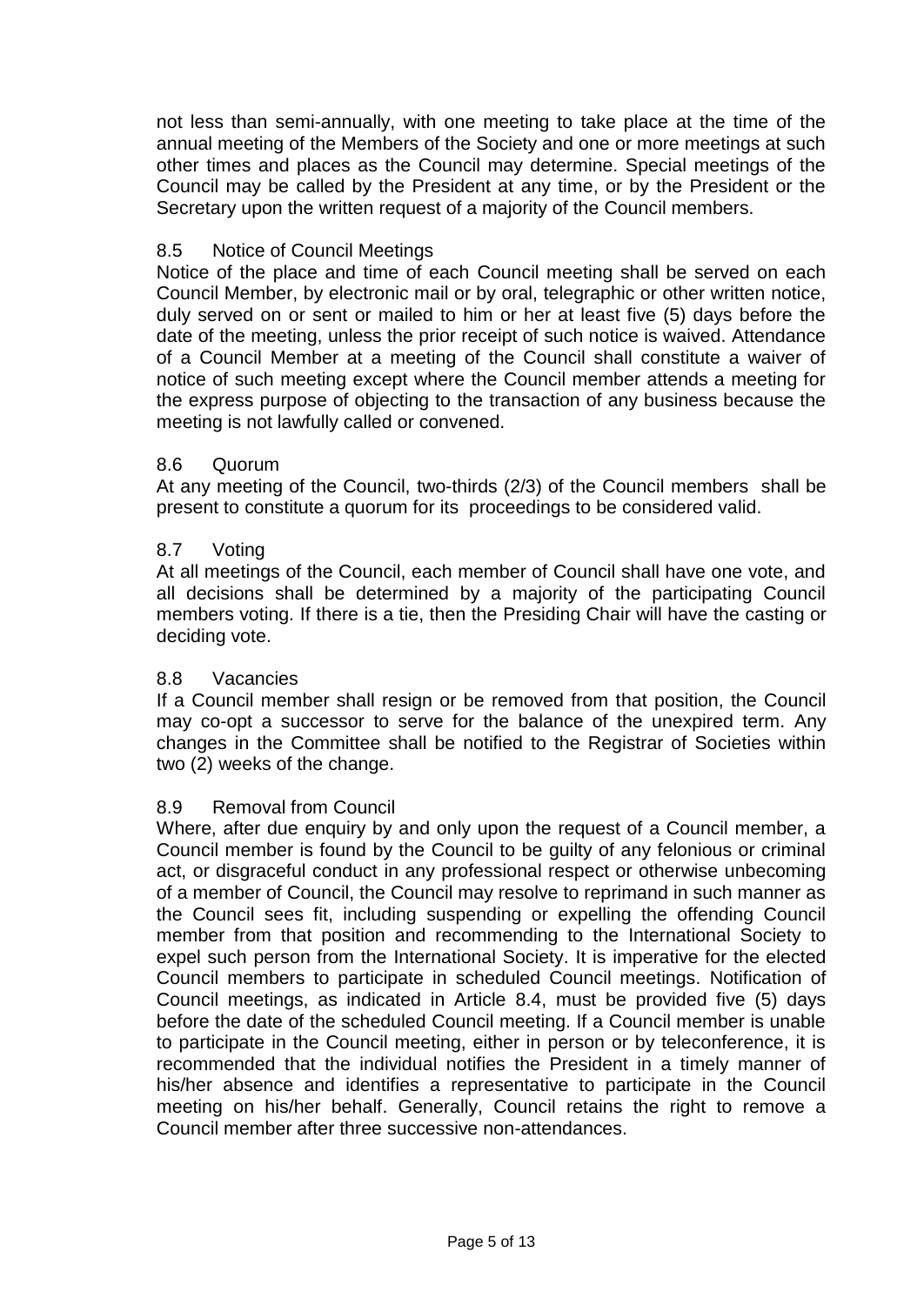8.10 The Council has power to authorise the expenditure of a sum not exceeding \$5,000 per month from the Society's funds for the Society's purposes.

# **9 DUTIES OF OFFICE-BEARERS**

9.1 President

The President shall:

- (a) preside over the meetings of the Council and the Society;
- (b) represent the Society at all meetings of the International Society; and

(c) present at each annual meeting of the International Society, a report on the condition of the business of the Society.

#### 9.2 President-Elect

The President-Elect shall:

(a) serve as a member of Council; and

(b) serve as an advisor to the President and to preside in his/her absence, performing the functions of the President when so acting.

#### 9.3 Immediate Past President

The Immediate Past President shall serve as the Chairman of the Nominating Committee and discharge such other duties which the President may reasonably request from time to time.

#### 9.4 Secretary

The Secretary shall:

(a) keep the minutes of the meetings of the Council and of the Society;

(b) give and serve all notices of the Society;

(c) be the custodian of all records of the Society, and to ensure that the books, reports, statements and certificates required by the statutes of the place of incorporation of the Society are properly kept, made and filed according to law;

(d) maintain the membership roll and keep such records open, subject to inspection as required by law; and

(e) do and perform such duties pertaining to the Office of Secretary as may be designated from time to time by the Council.

#### 9.5 Treasurer

The Treasurer shall:

(a) have the care and custody of and be responsible for all the funds and securities of the Society. He/She shall promptly deposit all funds in the name of the Society, including without limitation, funds representing the amount of annual dues collected through registration fees paid to attend the Society's annual meeting and any other sources of funds, in bank or banks, trust company or trust companies or safe deposit vaults approved by the Council;

(b) sign, make and endorse in the name of the Society, all cheques, drafts, warrants or orders for the payment of money, and pay out and dispose of same and receipt therefore as authorized by the President or the Council, subject to such conditions for counter-signature or such other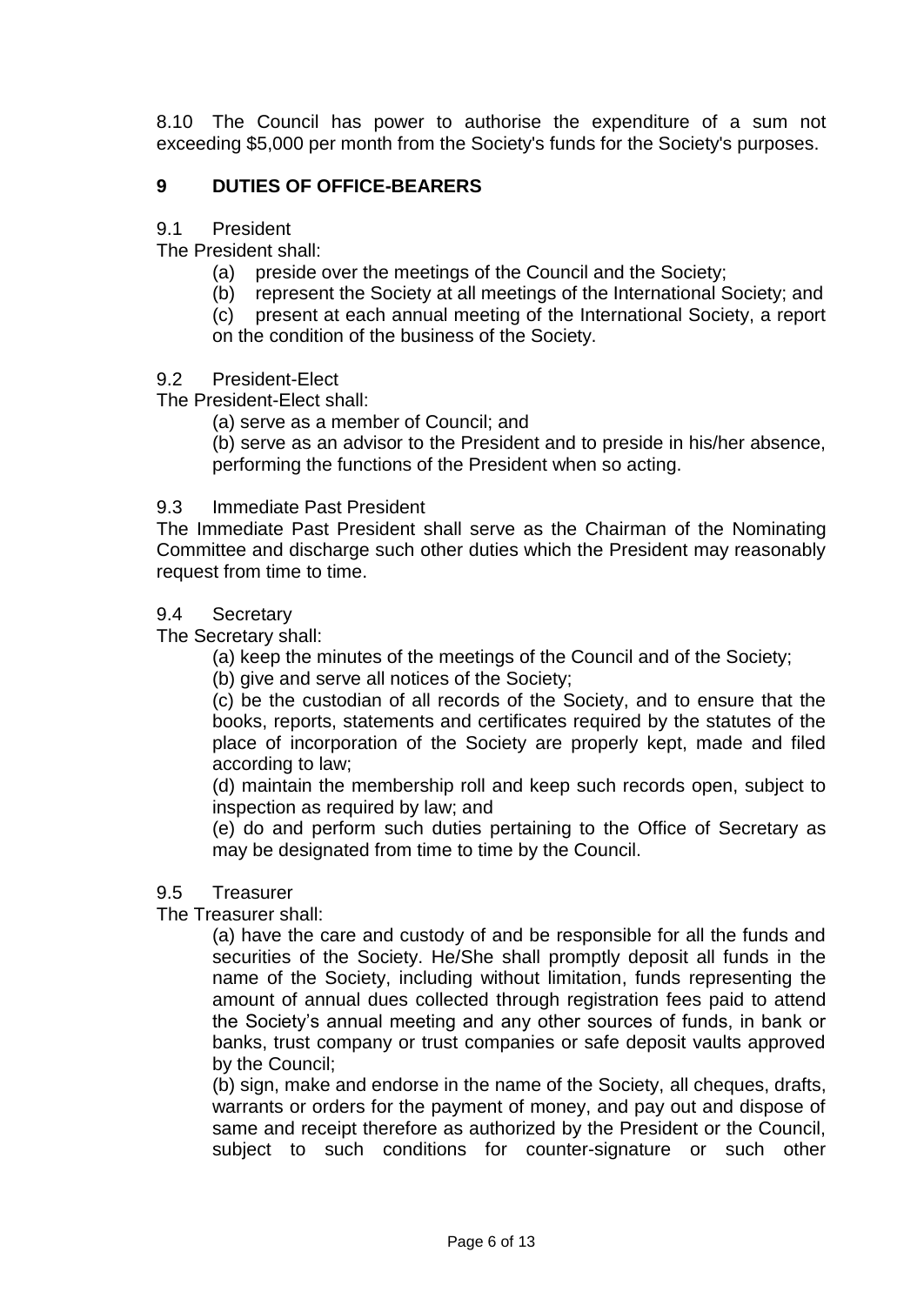requirements as the Council shall establish to provide for effective management of the Society's finances;

(c) render a statement of the condition of the finances of the Society at each regular meeting of the Council and at such other times as shall be required, and make a full financial report at the annual meeting of the Society;

(d) submit regular financial reports to the Treasurer of the International Society that fairly and accurately reflect the current financial condition and historical revenues and expenses of the Society;

(e) do and perform such duties pertaining to the office of Treasurer as may be designated from time to time by the Council.

(f) keep all funds and collect and disburse all moneys on behalf of the Society and shall keep an account of all monetary transactions and shall be responsible for their correctness.

(g) be authorised to expend up to \$200 per month for petty expenses on behalf of the Society.

(h) not keep more than \$500 in the form of cash and money in excess of this will be deposited in a bank to be named by the Council.

### 9.6 Vacancies

#### 9.6.1 President

If the office of President becomes vacant, the President-Elect, if there is one at the time, shall immediately assume the office of President for the balance of the unexpired term and shall be deemed to have resigned the office of President-Elect. The President-Elect who assumes the office of President early shall remain in that office to serve the term to which he/she would have automatically succeeded under Article 9.2. If there is no President-Elect, the Council shall appoint a Member of the Society to serve as President for the balance of the unexpired term.

#### 9.6.2 President-Elect

If the office of President-Elect becomes vacant, that office shall remain vacant until the next election when a nominee for that office would ordinarily be elected.

#### 9.6.3 Secretary and Treasurer

If the office of either the Secretary or Treasurer becomes vacant, the Council shall co-opt an Ordinary Member of the Society to assume such vacant office for the balance of the unexpired term.

### 9.7 Removal from Office

Where, after due enquiry by and only upon the request of a Council member, an Office-Bearer is found by the Council to be guilty of any felonious or criminal act, or disgraceful conduct in any professional respect or otherwise unbecoming an Office-Bearer of the Society, the Council may resolve to reprimand in such manner as the Council sees fit, including, suspending or expelling the offending Office-Bearer from the Office and recommend to the International Society to expel such person from the International Society. It is imperative for the Office-Bearer to participate in scheduled Council meetings. Notification of Council meetings, as indicated in Article 8.5, must be provided five (5) days before the date of the scheduled Council meeting. If an Office-Bearer is unable to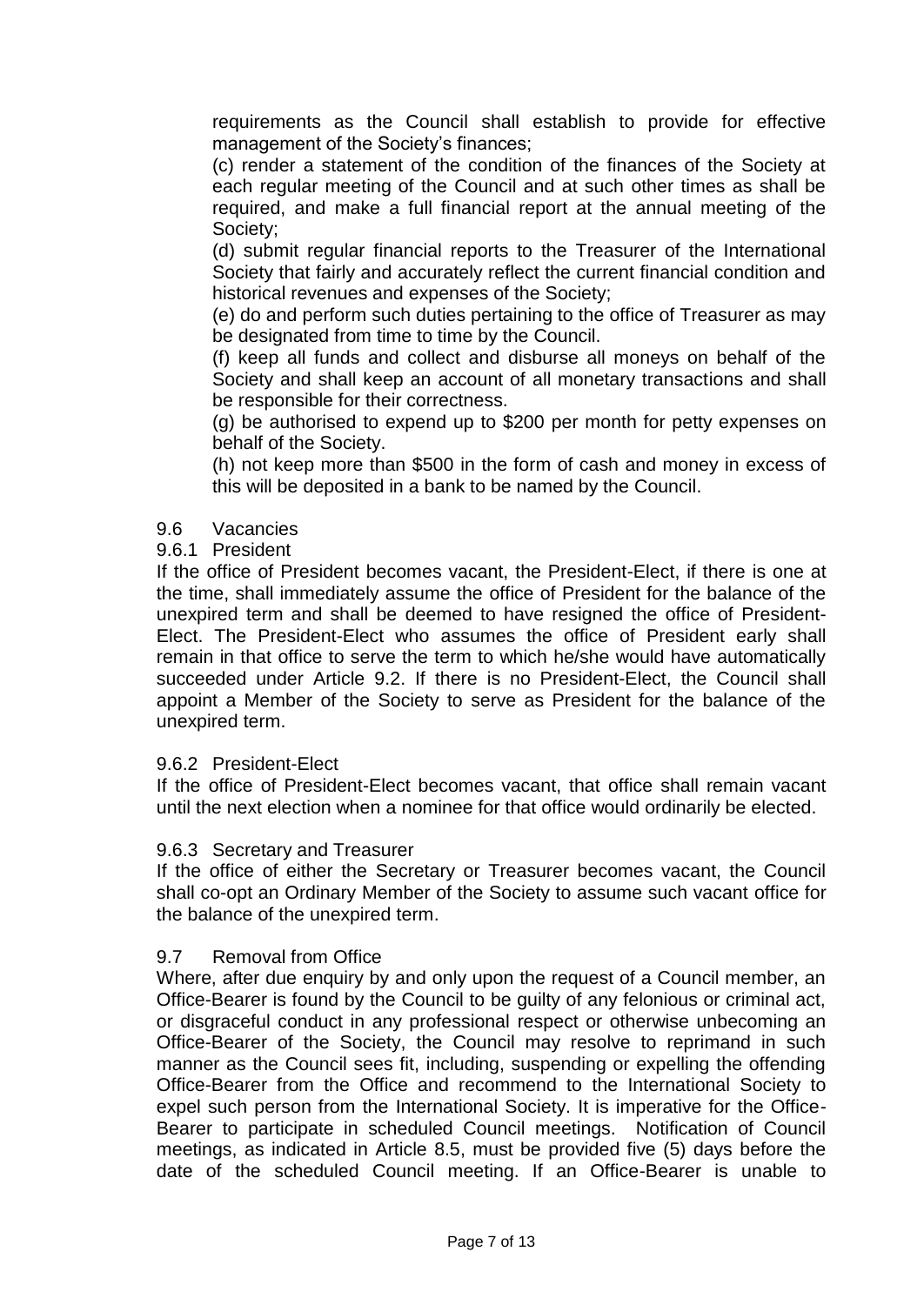participate in the Council meeting, either in person or by tele-conference, it is recommended that the individual notifies the President in a timely manner of his/her absence. Generally, Council retains the right to remove an Office-Bearer after three successive non-attendances.

# **10 COMMITTEES OF THE COUNCIL**

### 10.1 Committees of the Council

(a) There shall exist the following Standing Committees to assist the Council in managing the affairs of the Society: Nominating Committee and Conference Coordinating Committee.

(b) By resolution adopted by a majority of the whole Council, other Standing or Temporary Committees may be appointed by the Council from time to time. Each such Committee shall have and exercise such authority of the Council in the management of the business and affairs of the Society as the Council may specify from time to time.

(c) These Committees should have at least four (4) members. Appointed members of the Standing or Temporary Committees do not have to be members of the Council, but must be active Members of the Society.

### 10.2 Nominating Committee

The Nominating Committee shall be responsible for nominating candidates for all elected positions of the Society. In discharging this responsibility, the Committee will seek to provide for the widest possible participation in the management of the Society among the classes of Members and the countries represented within the Society. The members of the Nominating Committee shall be appointed by the President, subject to the approval of the Council. The Nominating Committee shall be chaired by the Immediate Past President. To the extent possible consistent with the interests of the Society in having the best qualified persons elected to office, the Nominating Committee shall comprise of Members who shall not themselves be nominees for election during the time of their service on the Committee.

### 10.3 Conference Coordinating Committee

The Conference Coordinating Committee shall be responsible for coordinating the annual conference of the Society. The members of the Conference Coordinating Committee shall consist of the chairs of the Society's current and immediate past annual conference and such other members as may be appointed by the Council.

### **11 ELECTIONS**

### 11.1 Nominating of Candidates

(a) Candidates for election as a Council member shall be selected by the Nominating Committee in accordance with Article 10.2. At least thirty (30) days prior to the election date, the Nominating Committee shall submit to all voting members, by internet/electronic announcement or by telegraphic or other written notice or by announcement in an official publication of the Society, a list of nominations containing at least two candidates for each office, together with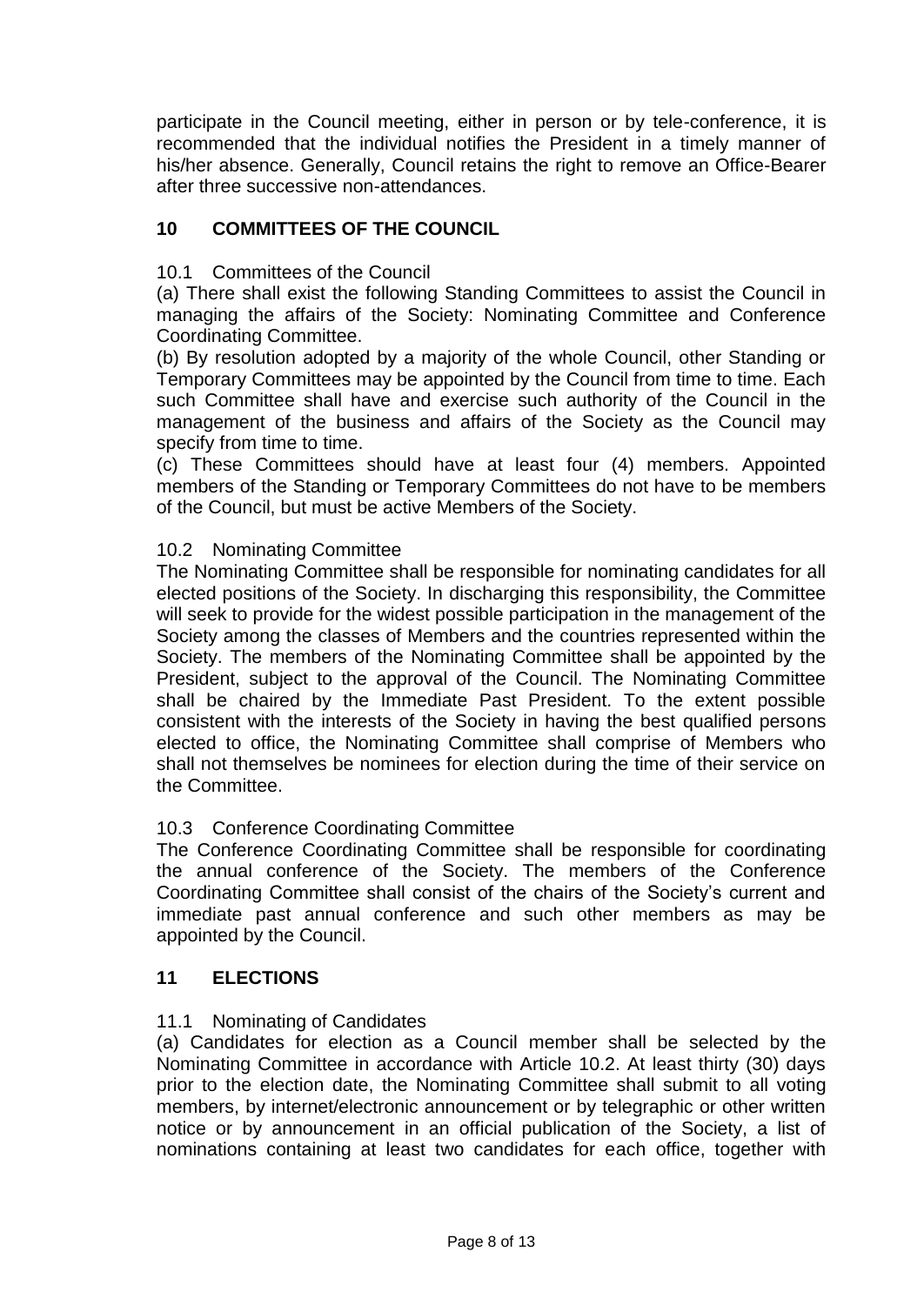sufficient biographical information regarding each candidate to enable the members to evaluate the candidates' qualifications for election.

(b) Additional nominations may be made by petition to the President and received or postmarked not later than fifteen (15) days following the publication of the list of nominations, setting forth the names of the proposed candidates and the offices for which it is proposed they be nominated, and providing sufficient biographical information regarding each candidate to enable the members to evaluate the candidates' qualifications for election. To be valid, such a petition must be signed by at least twenty (20) current members, of whom at least five (5) members must be resident in different countries in Asia-Pacific.

# 11.2 Eligibility of Members for Election

Any member in good standing may be eligible for election or appointment as a Council member, unless the member is otherwise prohibited from serving in that capacity by reason of a limitation on the service of consecutive terms of office. However, such a limitation precluding a member from re-election to an Office shall not bar the Member from election to another Office. No Member may hold more than one elected Office at any one time.

### 11.3 Timing of Elections

The Council shall establish the date of each election year when votes shall be cast for the election of Council members (the "Election Date"). The Election Date shall be selected by the Council.

#### 11.4 Method of Elections

Fifteen (15) days prior to the Election Date, the Secretary shall send by Internet announcement or by telegraphic or other written notice to all Members then eligible to vote, a ballot listing the names of all Candidates nominated for elective office with appropriate voting instructions that shall identify the Election Date and include a statement that the latest permissible mailing date (in the case of ballots to be returned by regular mail delivery) or return date (in the case of ballots to be returned by Internet, electronic mail or facsimile transmission) shall be the Election Date. Each completed ballot list to be returned by regular mail shall be placed inside a voting envelope addressed to the Secretary, and the envelope shall be sealed and then validated with the voter's signature and legibly written name or by such other means approved by the Council that shall provide each Member the opportunity to vote for the election of Candidates by secret ballot. Any vote not validated in the manner set forth in the instructions accompanying the ballot shall be held to be null and void. Election will be subject to a plurality of votes cast. In the event of a tie, the Chairman of the meeting shall have a casting vote.

### **12 PUBLICATIONS**

12. 1 The Society shall issue or sponsor such publications as in the judgment of the Council that will best serve the objects and purpose of the Society. This may include publishing the proceedings of each annual conference.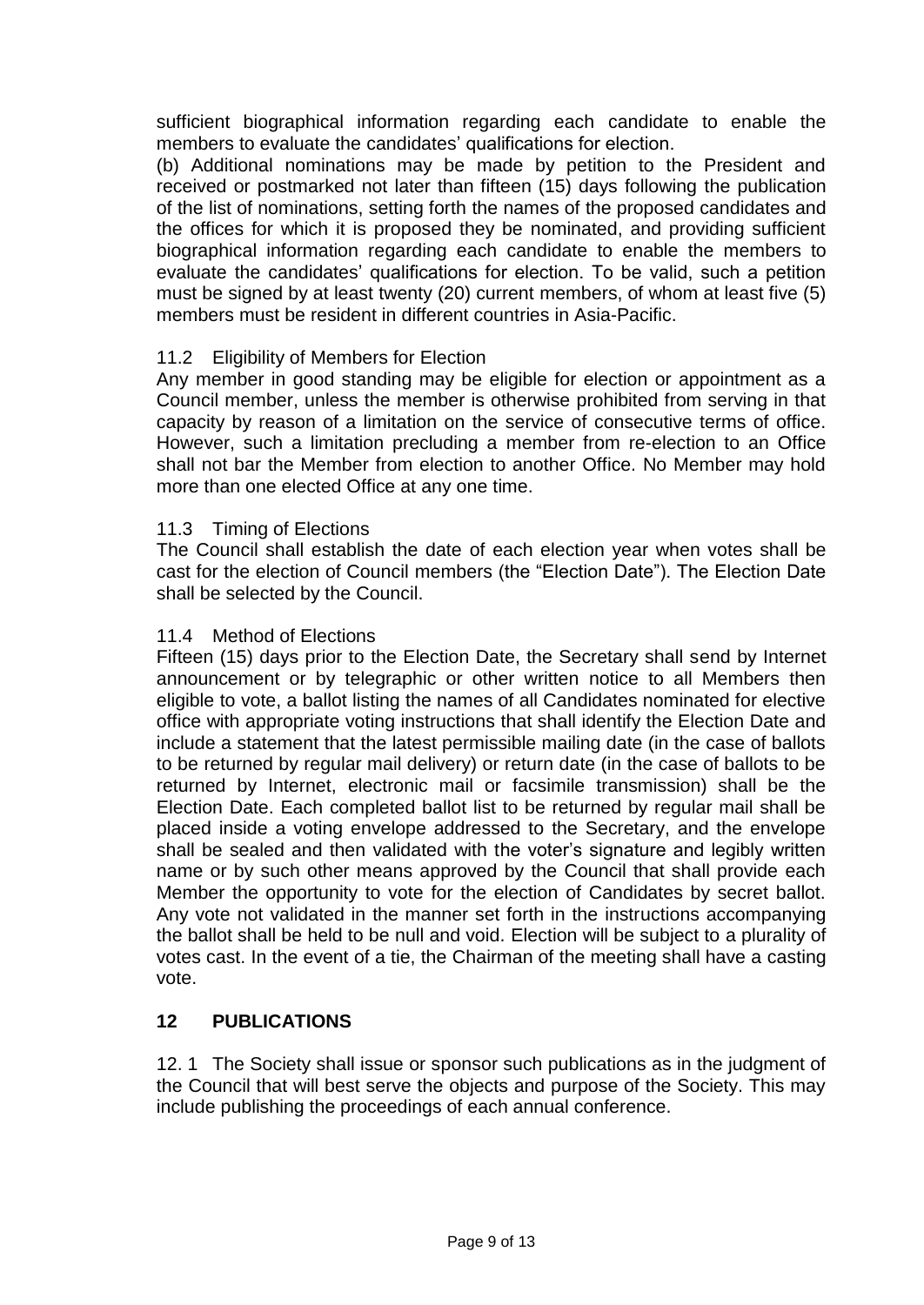12.2 The official journal of TERMIS-AP is the journal, *Tissue Engineering*. The Council may recognize other journals as TERMIS-AP affiliated journals, which are published in native languages in Asia-Pacific countries.

# **13 INDEMNIFICATION OF COUNCIL AND OFFICERS**

13.1 Each member of Council and each Officer of the Society (and his/her heirs, executors and administrators) who is party to any litigation action, suit or proceeding (whether civil, criminal, or administrative) by reason of his/her being or having been a member of Council or an Officer of the Society, or a director or officer of any other organization which he/she served at the request of the Society, shall be entitled to be indemnified by the Society against the reasonable expenses actually incurred by him/her in connection with the defense of such litigation, to the extent of available funds or insurance, except in relation to the following two matters:

(a) In cases as to which he/she shall finally be adjudged in such litigation to be liable because of dereliction in the performance of his/her duties as such member of Council or as Officer or representative of the Society.

(b) In cases which have resulted in a judgment in favour of the Society and against him/her, or which is ordered to be settled by any payment by him/her to the Society.

In such cases where the above clause applies, "expenses" shall be deemed to include fines and penalties imposed on such person, and amounts paid upon a plea of *nolo contender* or a no contest plea or in compromise or settlement of the litigation or in satisfaction of judgments, if found guilty. If, such indemnification and the amounts to be indemnified against are approved as being reasonable in the circumstances by:

- (a) the vote of a majority of the Council, if such majority are not involved in any such litigation;
- (b) the vote of a majority number of the Council excluding for the purposes hereof the Council members in such litigation; or
- (c) a court of competent jurisdiction.

The foregoing right of indemnification shall not be exclusive of other rights to which such person, his/her heirs, executors or administrators may be entitled.

# **14 AUDIT AND FINANCIAL YEAR**

14.1 The accounts of the Society shall be audited at the close of each financial year by two Honorary Auditors who are elected at 3-yearly Annual General Meeting, who shall be voting members but not members of the Council, not less than one month before the Annual General Meeting. The accounts of the Society shall be audited by a firm of Certified Public Accountants if the gross income or expenditure of the Society exceeds \$500,000 in that financial year, in accordance with Section 4 of the Societies Regulations.

14.2 They shall certify the correctness of the statement of accounts to be submitted to the Annual General Meeting. They may be required by the President to audit the Society's accounts for any period within their tenure of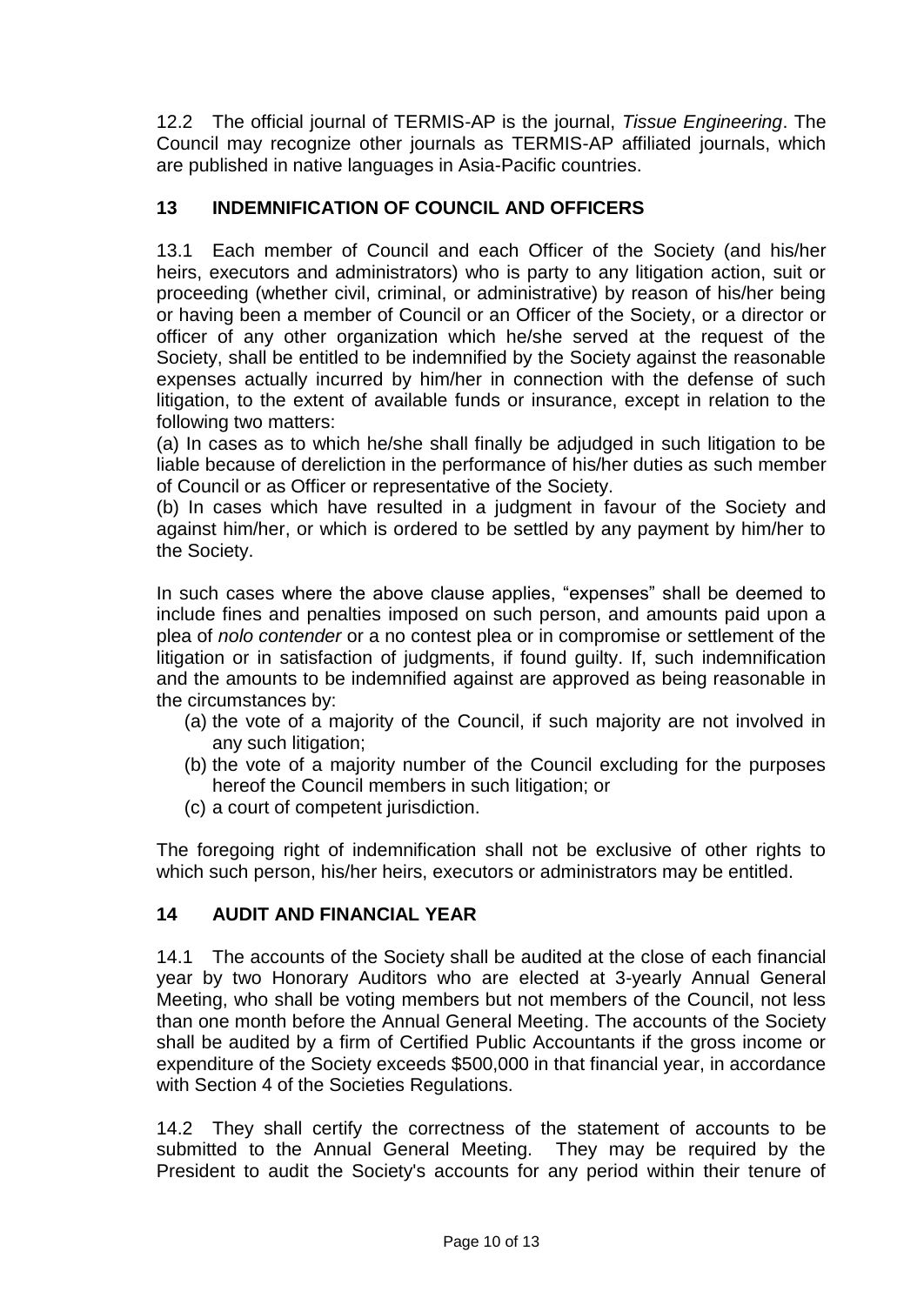office at any date and make a report to the Council. The Auditors shall be appointed at the Annual General Meeting for a term of one year only. Such auditors shall not hold office for consecutive term.

14.3 The financial year shall be from  $1<sup>st</sup>$  August to  $31<sup>st</sup>$  July.

# **15 TRUSTEES**

15.1 If the Society at any time acquires any immovable property, such property shall be vested in trustees subject to a declaration of trust.

15.2 The trustees of the Society shall not be more than four (4) and not less than two (2) in number. They must be elected by a General Meeting of Members. They will not effect any sale or mortgage of property without the prior approval of the General Meeting of members.

15.3 The Office of the Trustee shall be vacated:

(a) if the trustee dies or becomes a lunatic or of unsound mind.

(b) if he is absent from the Republic of Singapore for a period of more than one (1) year.

(c) if he is guilty of misconduct of such a kind as to render it undesirable that he continues as a trustee.

(d) if he submits notice of resignation from his trusteeship.

15.4 Notice of any proposal to remove a trustee from his trusteeship or to appoint a new trustee to fill a vacancy must be given by posting it on the notice board in the Society's premises at least two (2) weeks before the General Meeting at which the proposal is to be discussed. The result of such General Meeting shall then be notified to the Registrar of Societies.

15.5 The address of each immovable property, name of each trustee and any subsequent change must be notified to the Registrar of Societies.

# **16 VISITORS AND GUESTS**

16.1 Visitors and guests may be admitted into the premises of the Society but they shall not be admitted into the privileges of the Society. All visitors and guests shall abide by the Society's rules and regulations.

# **17 PROHIBITIONS**

17.1 Gambling of any kind, excluding the promotion or conduct of a private lottery which has been permitted under the Private Lotteries Act Cap 250, is forbidden on the Society's premises. The introduction of materials for gambling or drug taking and of bad characters into the premises is prohibited.

17.2 The funds of the Society shall not be used to pay the fines of members who have been convicted in court of law.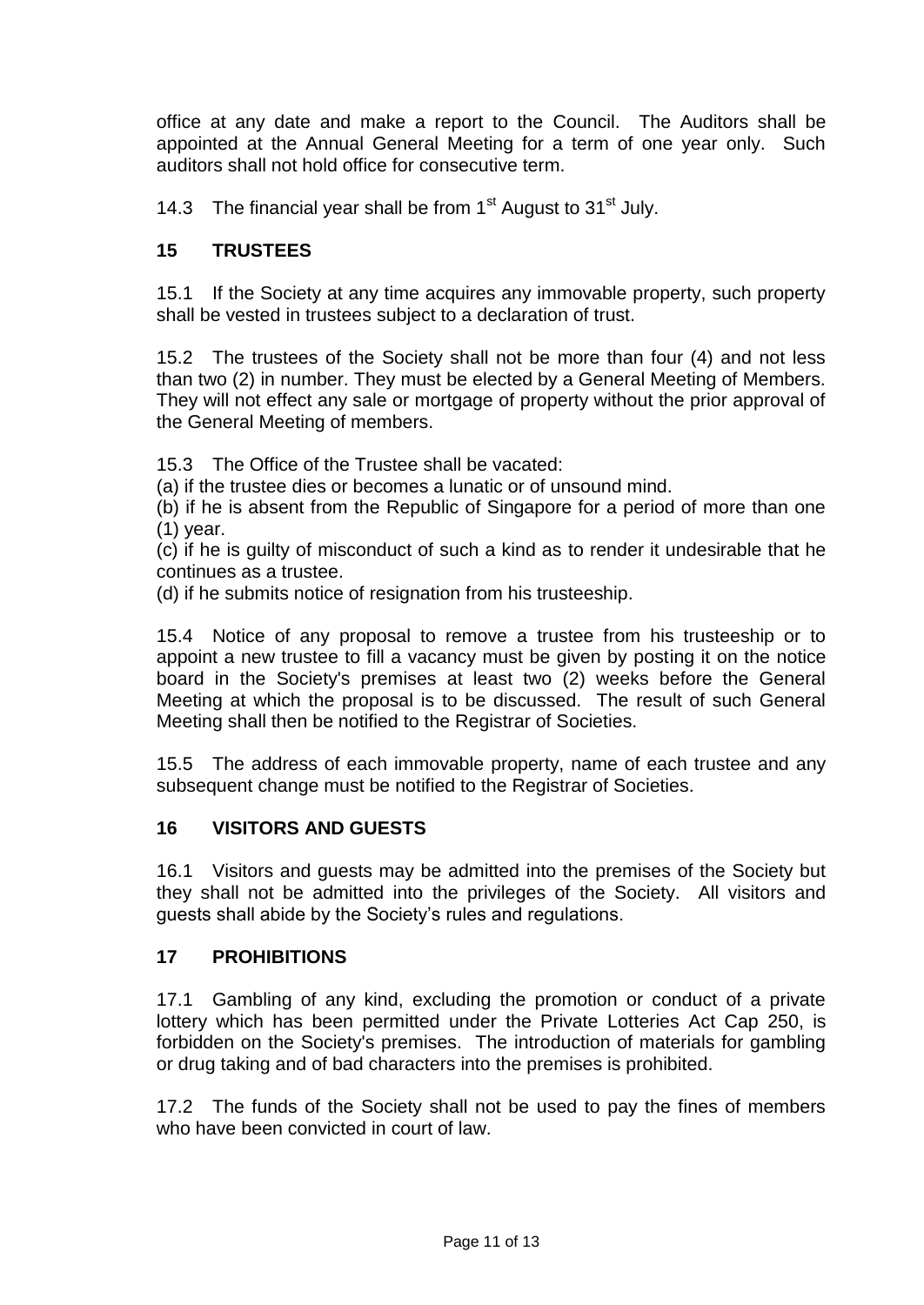17.3 The Society shall not engage in any trade union activity as defined in any written law relating to trade unions for the time being in force in Singapore.

17.4 The Society shall not indulge in any political activity or allow its funds and/or premises to be used for political purposes.

17.5 The Society shall not hold any lottery, whether confined to its members or not, in the name of the Society or its office-bearers, Committee or members unless with the prior approval of the relevant authorities.

17.6 The Society shall not raise funds from the public for whatever purposes without the prior approval in writing of the Assistant Director Operations, Licensing Division, Singapore Police Force and other relevant authorities.

# **18 AMENDMENTS**

18.1 The Society shall not amend its Constitution without the prior approval in writing of the Registrar of Societies. No alteration or addition/deletion to this Constitution shall be passed except at a General Meeting and with the consent of two-thirds (2/3) of the voting members present at the General Meeting.

18.2 Proposed amendments shall be submitted to the Secretary to the Members no later than thirty (30) days before the General Meeting.

# **19 INTERPRETATION**

19.1 In the event of any question or matter pertaining to day-to-day administration which is not expressly provided for in this Constitution, the Council shall have power to use their own discretion. The decision of the Council shall be final unless it is reversed at a General Meeting of members.

### **20 DISPUTES**

20.1 In the event of any dispute arising amongst members, they shall attempt to resolve the matter at an Extraordinary General Meeting in accordance with this Constitution. Should the members fail to resolve the matter, they may bring the matter to a court of law for settlement.

### **21 DISSOLUTION**

21.1 The Society shall not be dissolved, except with the consent of not less than three-fifths  $(^3/5)$  of the total voting membership of the Society for the time being resident in Singapore expressed, either in person or by proxy, at a General Meeting convened for the purpose.

21.2 In the event of the Society being dissolved as provided above, all debts and liabilities legally incurred on behalf of the Society shall be fully discharged,